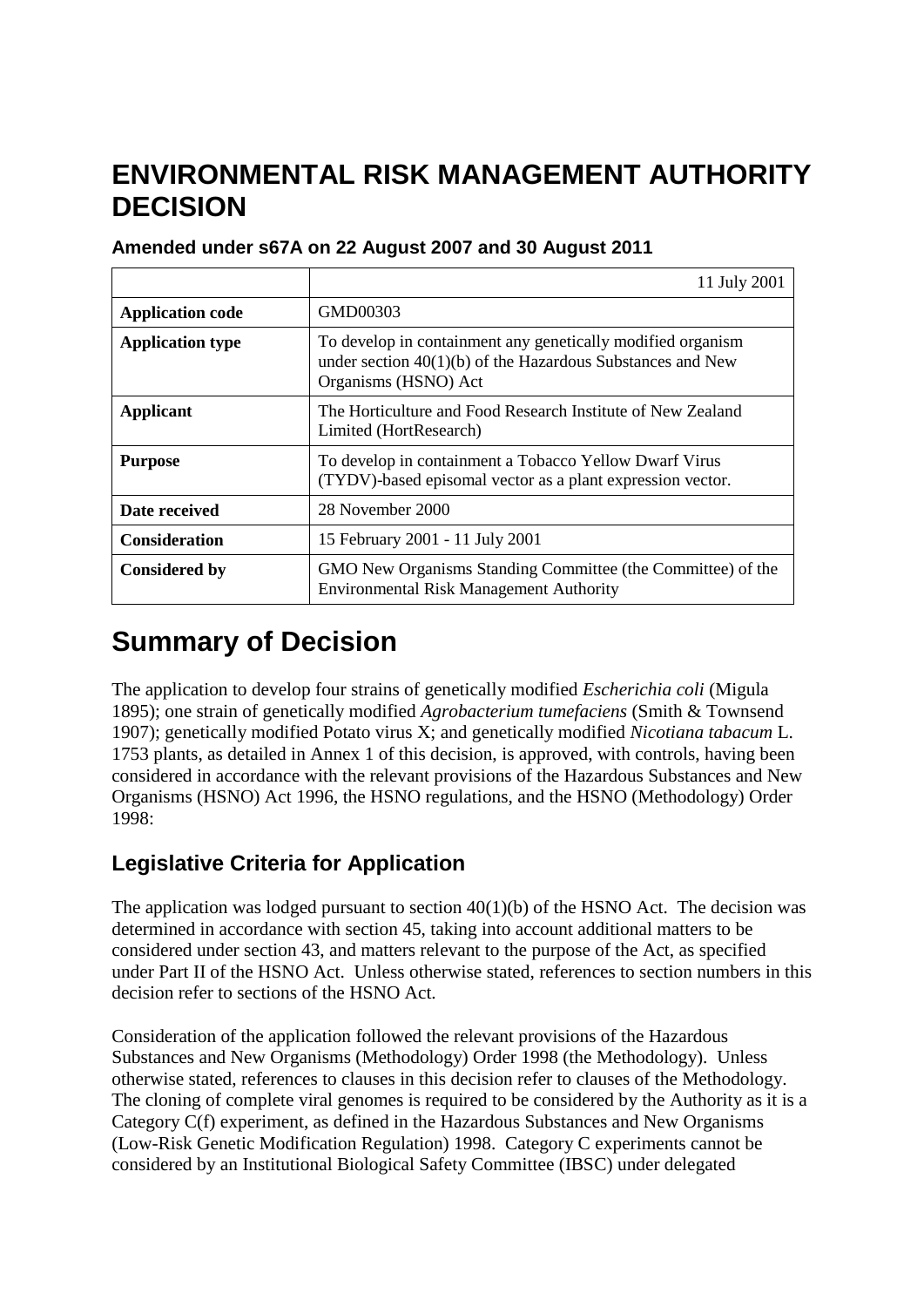authority. The Committee notes that the application also includes a number of Category A experiments and the applicant chose to have the project as a whole considered.

# **Application Process**

The application was formally received and verified on 28 November 2000.

Under section  $53(2)$  of the Act, the Authority has the discretion as to whether or not to notify an application to develop any genetically modified organisms in containment where the Authority considers there is likely to be significant public interest*.* The project involves the incorporation of more than two thirds of a viral genome, capable of giving rise to infectious particles in plants, so the application is not for a low-risk modification. The working policy of the Authority is that there should be some aspect of the application about which there is good reason to believe that there is a particular public interest that is significantly greater than the general interests of the public in the development of genetically modified organisms. The Genetically Modified Organisms Committee, at a meeting on 12 January 2001, unanimously agreed not to publicly notify the application.

In accordance with clause 5 of the Methodology and section 58 (c) of the HSNO Act, the Department of Conservation (DoC) and the Ministry of Agriculture and Forestry were supplied with verified copies of the application, and invited to comment on it.

**Having informed the applicant, ERMA New Zealand sought expert comment on the application from Dr Mark Gibbs, a consulting plant virologist, who is a Visiting Fellow in the Division of Molecular Medicine, John Curtin School of Medical Research, The Australian National University.** 

Information available for consideration included the application, and the Evaluation and Review Report (E & R report) on the application prepared by ERMA New Zealand; the E  $\&$ R report included as appendices the expert review by Dr Gibbs, and additional information on containment from the applicant in response to Dr Gibbs' comments. The E  $\&$  R report noted DoC's response that they had no objection to approval of the application.

The application was considered by the Genetically Modified Organisms Standing Committee of the Authority appointed in accordance with section 19(2)(b) of the HSNO Act. The Committee comprised the following members: Mrs Jill White (Chair), Ms Prue Kapua and Professor Colin Mantell.

On 28 May 2001, the applicant notified ERMA New Zealand that the conditions imposed by the Authority could be met, and set out details of how this will be done.

# **Purpose of the Application**

This application covers the generation of genetically modified plants and plant viruses for the study of their interactions. The research purpose is to test the components of a viral-genetic system that might be used for genetically engineering plants. The experiments will ultimately infect tobacco plants that already carry some TYDV (Tobacco Yellow Dwarf Virus) genes with PVX (Potato Virus X) vectors containing the TYDV replication gene, as well as reporter genes.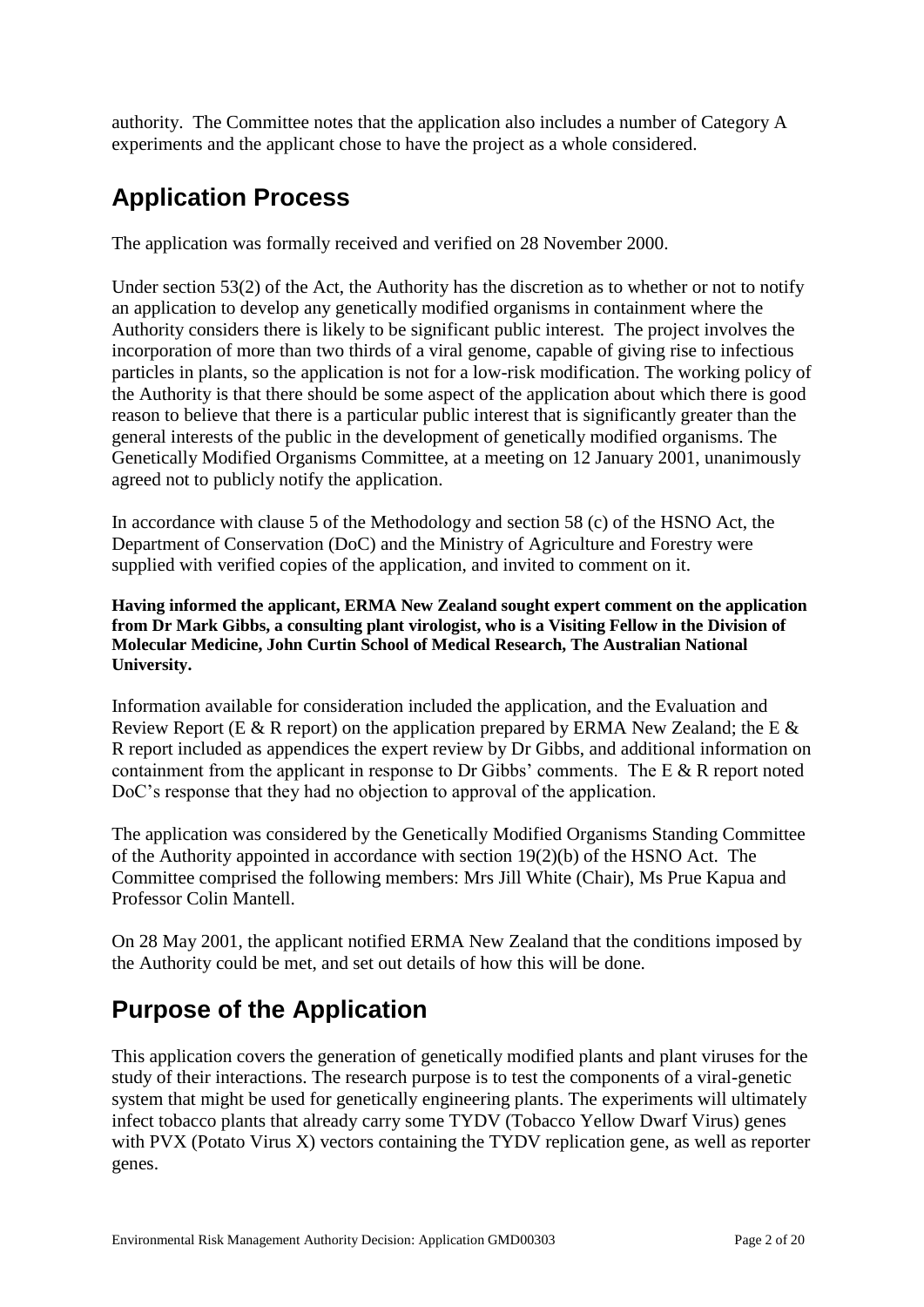In accordance with section  $45(1)(a)(i)$  of the HSNO Act, the Committee determined that this was an appropriate purpose under sections 39(1)(a). *The development of any genetically modified organism.*

# **The Sequence of Steps in the Consideration**

In accordance with clause 24 of the Methodology, the approach adopted by the Committee was to look sequentially at identification, assessment and evaluation of risk, costs and benefits. Interposed with this were consideration of the proposed management regime, and the ability of the organism to escape and form self-sustaining populations. Management techniques were considered in relation to the identified risks (clauses 24 and 12) and those risks identified as significant were assessed (clause 12). Costs and benefits were assessed in accordance with clause 13 of the Methodology.

Risk characteristics were then established, in accordance with clause 33 of the Methodology.

Finally, taking account of the risk characteristics established in accordance with clause 33 of the Methodology, the combined impact of risks, costs and benefits was evaluated in accordance with clause 34.

# **The Identification of the Significant Risks, Costs and Benefits of the Organisms**

Significant risks, costs and benefits identified for assessment and evaluation are detailed below, following clauses 9 and 10 of the Methodology, which incorporate sections 5, 6, and 8 of the Act. It was considered that no significant risk existed from the contained development and maintenance of the modified bacteria, viruses and plants.

In accordance with sections 5 and 6 of the HSNO Act and clause 9 of the Methodology Order, the Committee has categorised the potential adverse effects of this application under the headings of environmental, human health, Maori issues and concerns, and economic.

The following are significant risks associated with a breach of containment:

## **Environmental**

 Risks (and the associated costs arising) to native and other valued flora and fauna (in accordance with clauses  $9(a)$ ,  $9(b)$ ,  $9(c)(i)$ ,  $9(c)(ii)$ ,  $10(a)$ ,  $10(b)$  and  $10(d)$ ), should an escape occur of genetically modified plant viruses, or bacterial cultures or plant material containing the viruses, resulting in adverse impacts on valued plant species. These risks are the effects on plant health of escaped genetically modified PVX viruses or of a new virus that is the result of recombination.

## **Human Health**

• The Committee notes that they considered the risks (and associated costs arising) to human health from the development and use of transgenic bacteria, viruses and plants, including the potential harm to people working with the organisms, and any effects on public health, should the organisms escape, in accordance with the Methodology clauses  $9(b)(i)$  and (ii),  $9(c)(iii)$  and (v) and  $10(g)$ . The Committee considered it very unlikely for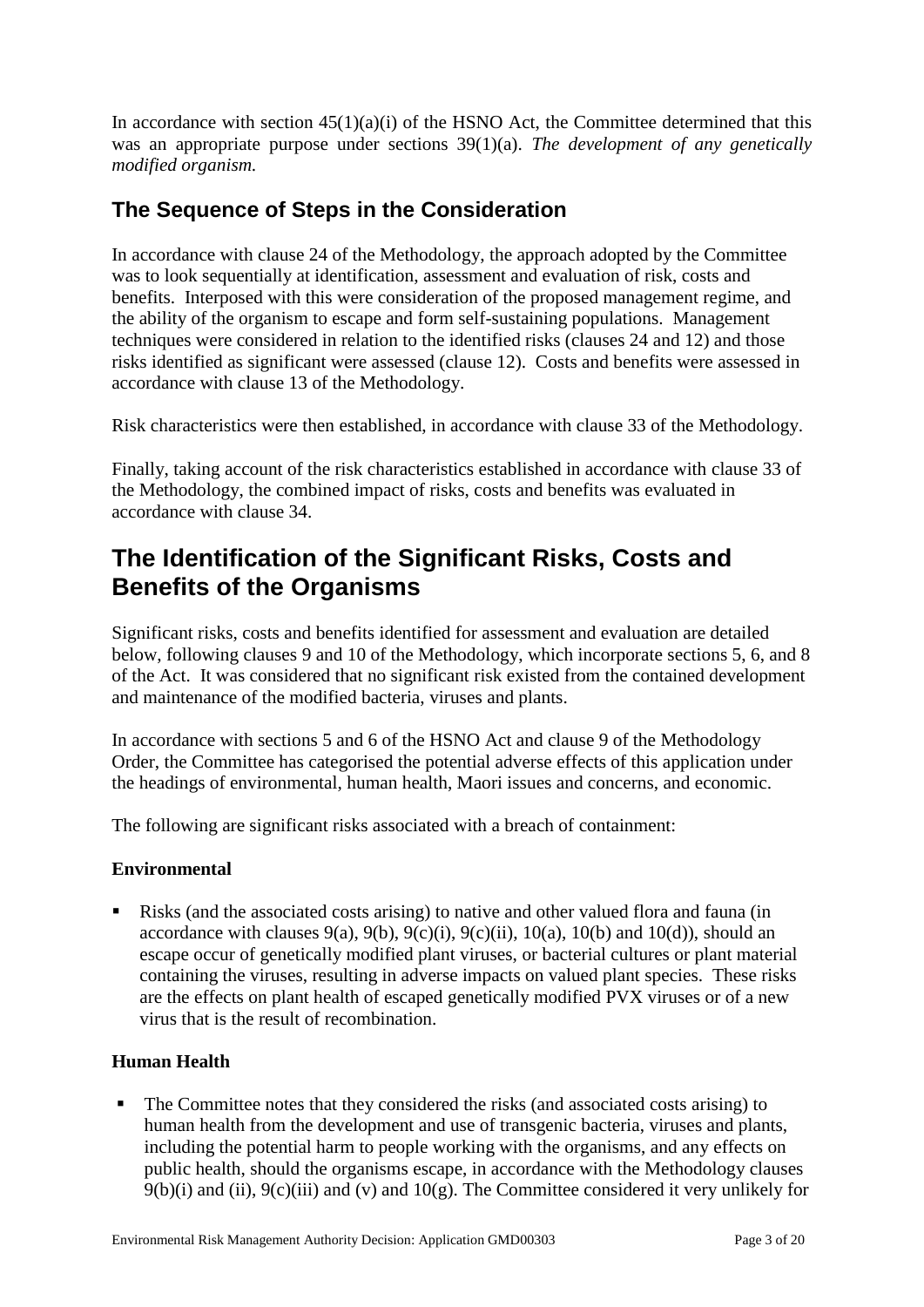there to be any adverse human health effects, and, in view of this, decided that no further consideration of human health effects was required.

#### **Māori issues and Concerns**

- The Committee considers adverse effects on Māori culture are very unlikely, based on the fact that no genetic material from humans or native flora and fauna are involved in the research and the research will be carried out in containment. The genetically modified organism(s) are also not approved for field trials or release. The Committee decided therefore, that no further consideration of adverse effects on Māori culture was required.
- The Committee notes the experiments approved in this application may raise issues that would be of interest to local people, including Māori. The Committee advises that providing information to local Māori on the experiments at this stage may facilitate the applicant's information needs should the work eventually lead to a field trial application and/or commercial development*.*

#### **Economic**

Risks (and associated costs arising) to the economy should an escape of genetically modified plant viruses or bacterial cultures or plant material containing viruses result in adverse impacts on valued plant species, in particular species used agriculture or horticulture (clauses  $9(b)(i)$  and  $9(b)(ii)$ ).

A significant benefit identified was:

■ Increase in scientific knowledge about the control and function of TYDV plant virus replicase (in accordance with clauses 9(b)(i) and 9(c)(v).

#### **Inseparable Organisms**

The Committee has considered the effects of any inseparable organisms, in accordance with section  $45(a)(ii)$  of the HSNO Act. The Committee noted that the bacteria are wellcharacterised laboratory strains and very unlikely to contain inseparable organisms, and that the Potato virus X is also a well-characterised isolate that is very unlikely to contain inseparable organisms. The Committee recognises, however, that the tobacco tissue to be modified may contain integrated viral sequences, although these may not produce infective viral particles. Additional controls have been imposed to manage the risks, and the associated costs arising, of viral escape.

# **Adequacy of the Proposed Containment**

The Committee considered the adequacy of containment in accordance with section 45(i)(a)(iii) of the Act, and the magnitude and probability of the risks, costs and benefits at the same time and in an integrated fashion. This is because the former interacts with the latter; this is recognised in clause 12(d) of the Methodology and in section 45(i)(a)(ii) of the Act. For convenience in setting out the decision, the adequacy of containment is discussed first.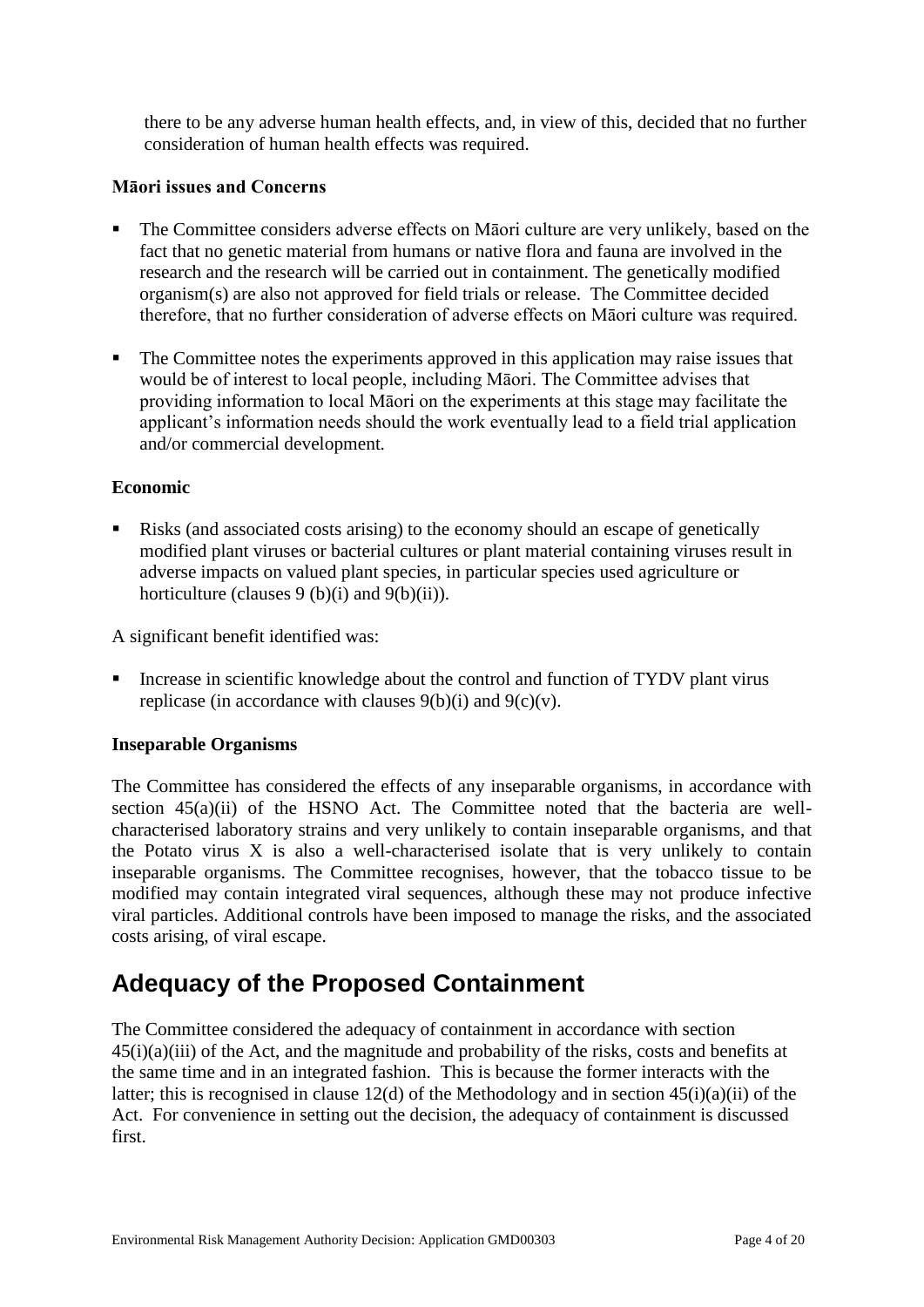## **Ability to contain the organisms**

The Committee considered the ability of the organisms to escape from containment in accordance with section 44(b) of the HSNO Act. The Committee considered the following:

- i. The containment regime proposed.
- ii. Inadvertent removal of organisms by personnel within the facility
- iii. Sabotage or deliberate removal of organisms from the facility
- iv. Development of new viruses through recombination.
- v. Escape from containment of viruses.
- vi. Escape of MPEs (multi-copy plant episomes)
- vii. Escape from containment of plant material containing viruses.

The Committee considered that pathways (i), (ii) and (iii) can be adequately managed by the containment regime and the additional controls imposed by this decision. These controls are discussed further below.

The Committee considered that pathways (iv), (v), (vi) and (vii) provide points of difference from other genetically modified organism applications that the Authority has considered. The pathways that may lead to the escape of the virus from containment and/or the development of a new virus are also managed by the containment regime, including additional controls. The following paragraphs discuss these potential routes of escape and how the additional controls will manage the potential for a breach in containment.

## **i. The proposed containment facility**

The organisms are to be contained in an approved *containment facility* (under the Biosecurity Act 1993) in compliance with the Ministry of Agriculture and Forestry (MAF) Biosecurity Authority/ERMA New Zealand Standards: 154.03.02: *Containment Facilities for Microorganisms* and 155.04.09: *Containment Facilities for New Organisms (including genetically modified organisms) of Plant Species.* In addition, the operation, construction and management of the facility must be in accordance with the relevant provisions of the Australian/New Zealand Standard (AS/NZS) 2243.3:1995 *Safety in Laboratories* Part 3: *Microbiology* at Physical Containment Level 1 (PC1) for the low risk work or Physical Containment Level 2 (PC2) with additional controls for Category C developments.

The Committee considers that PC1 containment is appropriate for the development of the modified *E. coli* bacteria containing no more than 2/3 of the PVX virus because these involve an approved Schedule 2 host and meet the conditions of Category A experiments in the HSNO (Low-Risk Genetic Modification) Regulations. While the HSNO (Low-Risk Genetic Modification) Regulations permit such approved hosts to be held in PC1 containment, the Committee considers that where Category C experiments are involved (i.e. inclusion of more than 2/3 of the PVX virus), then maintenance of *E. coli* containing the viral vector under PC2 conditions is appropriate, since this will more effectively prevent inadvertent escape of the vector.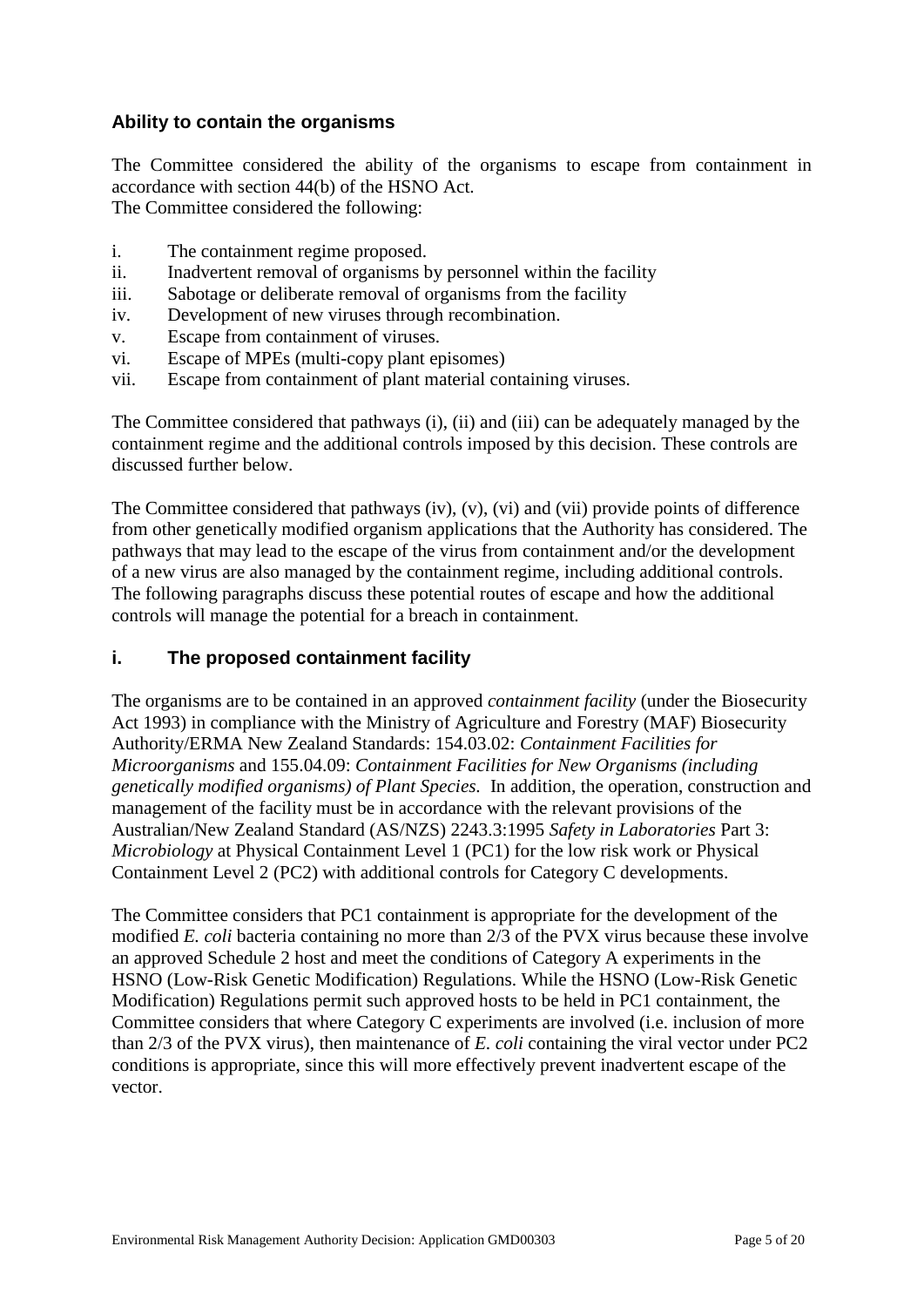The genetic modification of *A. tumefasciens* with the PVX vector and the infection of plant tissue require PC2 level containment since these experiments involve the use of pathogenic viral vectors, and so do not meet the requirements of an approved Schedule 2 host in the HSNO (Low-Risk Genetic Modification) Regulations.

The Committee accepts the external reviewer's advice that a greater level of security and monitoring is required than that for genetic modifications of plants that do not involve viral vectors. The higher level of containment will be important when the transgenic plants are grown, as this is when any adverse interactions might take place. To achieve this, the Committee has imposed additional controls on top of standard PC2 containment conditions.

To reduce the chances of inadvertent infection by other plant viruses, the genetically modified plants shall be grown in a plant house where there is limited access, the genetically modified plants shall be kept physically separate from other plants, and no other experiments involving plant viruses are to be conducted in the same plant house.

The Committee also imposes an additional control to monitor for the generation of any novel viruses. The Committee considers that such experiments will be essential to any future consideration of risks associated with this work, such as an application to field trial the viral vector.

The MAF/ERMA and AS/NZ standards, supplemented by the additional controls, are considered by the Committee to sufficiently address the requirements for the maintenance in containment of the organisms to be created in these experiments, i.e. microorganisms, plant cultures and whole plants.

# **ii. Inadvertent removal of organisms by personnel within the facility**

The Committee notes that the applicants have experience in maintaining plants and microorganisms in containment. Access to the facilities is limited to authorised staff (as required by AS/NZS 2243.3 and the MAF/ERMA Containment Standards 154.03.02 and 154.04.09) who are highly skilled. The Committee considers it is very unlikely that inadvertent removal of organisms from containment would occur, subject to containment controls and the integrity of the containment regime being maintained.

## **iii. Sabotage or deliberate or accidental removal of organisms from the facility**

The Committee considers that the possibility exists for the containment facility to be damaged, either by accident through act of nature, or by human interference. The result could be new organisms escaping from the facilities. The HortResearch containment manuals describe security procedures and contingency plans in the event of deliberate or accidental damage. Since the plants will not be grown to flowering stage, there is limited risk of any damage allowing the dispersal of seed or pollen. Removal of the plants themselves from the containment facility is the most likely route for genetically modified plant material to escape from containment should damage occur. Given the restrictions on access to the facility and on removing such material (as detailed in the containment manual) the Committee considers that it is unlikely that containment would be breached through uncontrolled removal of plant material.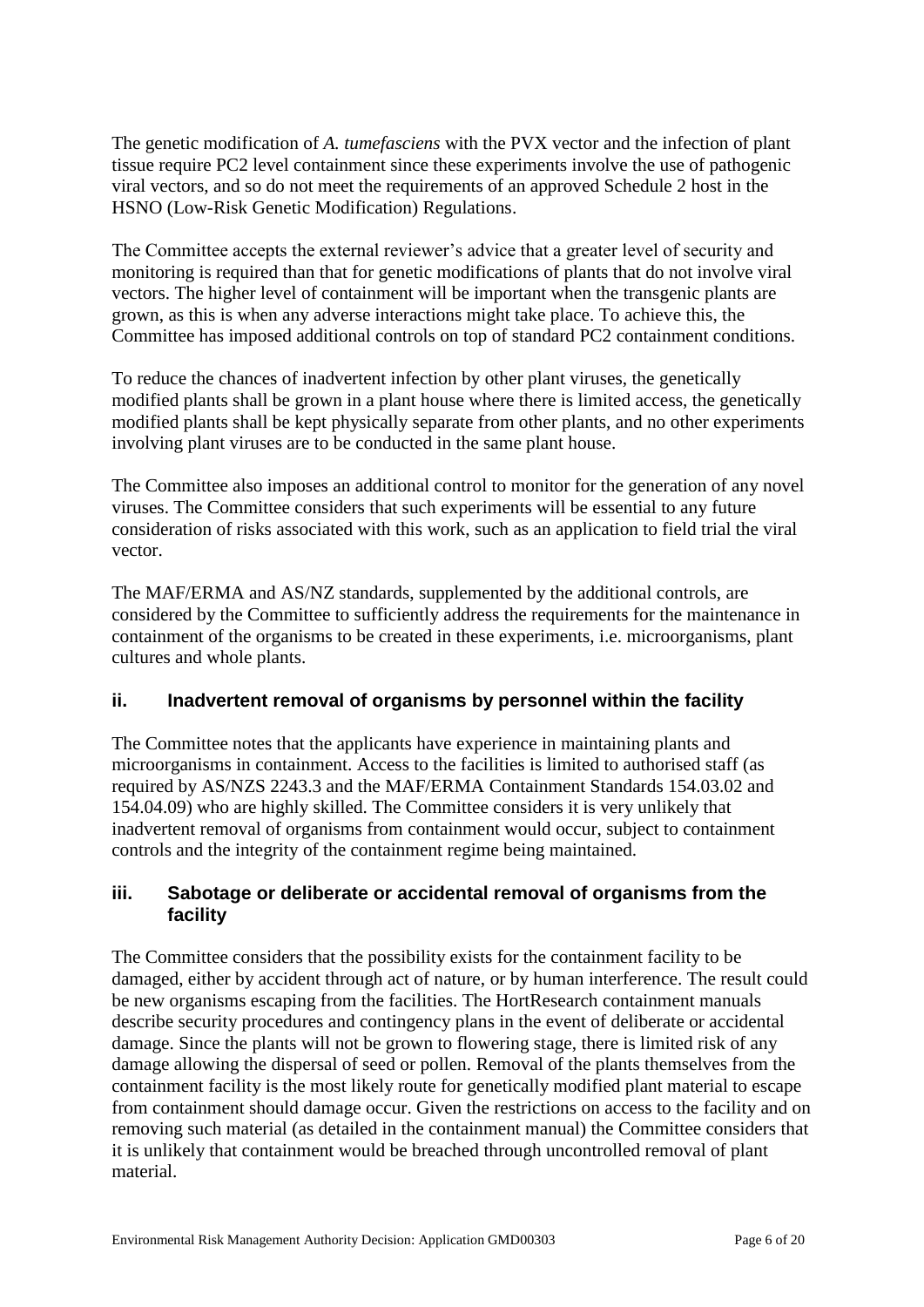# **iv. Development of new viruses through recombination**

The Committee considered that there is the potential for several types of recombination involving the viral vector, namely recombination between:

- vector sequences
- the self-replicating viral vectors and other viruses
- $\blacksquare$  the integrated vector and other viral sequences.

There is, however, uncertainty in determining the likelihood and consequences of such recombination events. The Committee considers that, in accordance with clause 30, it must take into account the need for caution in managing these potential adverse effects. Consequently additional controls, described below, are included to reduce the chance of recombination, as well as to prevent the escape of viruses. These additional controls are:

- i. keeping the genetically modified plants physically separate from other plants, to reduce the chance of becoming infected with other viruses
- ii. not conducting experiments on other viruses within the same plant house
- iii. fumigating the plant house, to prevent insects or other invertebrates infecting the genetically modified plants with other viruses.

The Committee considers that these additional controls, as well as the small and contained scale of the experiments, are sufficient to manage the risks of new viruses generated by recombination.

The Committee notes that, based on advice from the external virologist, new viruses do not appear to commonly result from natural plant viral infections. Consequently, the Committee considers that despite uncertainty, the likelihood of a new virus forming in containment is probably low.

## **v. Escape from containment of viruses**

The Committee notes that for the PVX or a new recombinant virus (if formed) to escape from containment, it would need to be released from the plant and infect another host. This may potentially occur via pollen or seed, an insect (or other transmission) vector, or direct mechanical transmission by contact between plants.

The Committees considers that additional procedures and plant house containment, at a level higher than required for plant house containment level 2, would make it very unlikely that any plant viruses would escape from containment in these experiments. The Committee is satisfied that the following additional controls will achieve this:

- i. training of personnel by an experienced virologist so that those with day to day contact with the plants will be familiar with signs of unusual viral infections, and methods of viral spread.
- ii. keeping infected plants physically separated from other plants to prevent direct contact and virus transmission
- iii. excluding insects from the plant houses by prior fumigation and sealing any gaps in the plant house, to prevent insect-mediated viral transmission
- iv. sterilisation of equipment used on the genetically modified plants before they are used on other plants, to prevent mechanical dissemination of viruses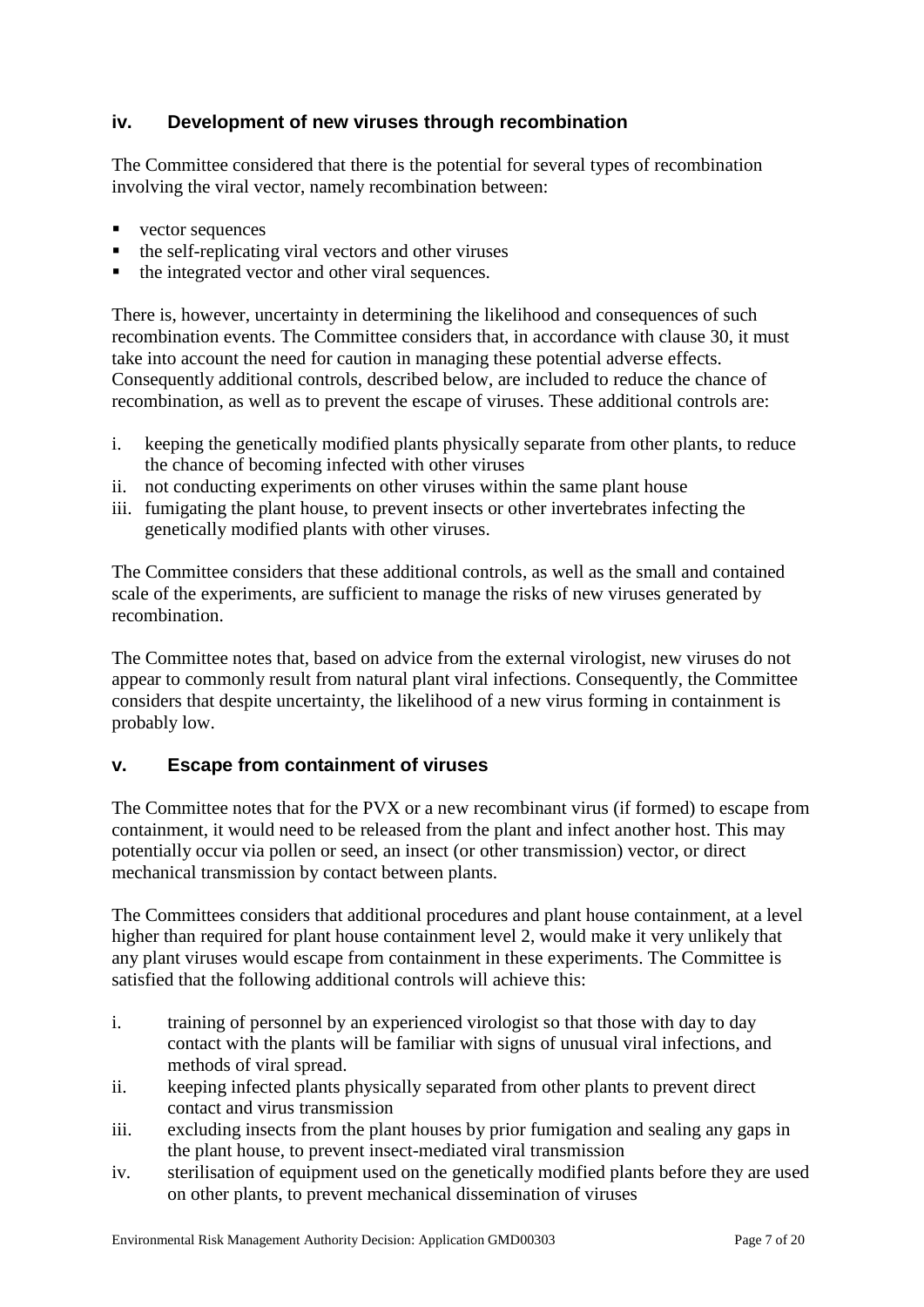- v. sterilisation of soil to be used on the genetically modified plants, to kill any invertebrates that may potentially transmit a virus
- vi. sterilisation of soil used on genetically modified plants before disposal, to prevent subsequent transmission of plant viruses
- vii. prevention of plant reproduction, to preclude dissemination of viable plant material that may potentially contain viruses
- viii. inspection of plants for viral infection before samples are taken, to prevent inadvertent spread of new viruses
- ix. transport of plant samples to laboratories in sealed containers, to prevent dissemination of viruses.

## **vi. Escape of MPEs (multi-copy plant episomes)**

These experiments will also produce plants that contain self-replicating, but non-infectious, viral elements, called multi-copy plant episomes ("MPEs"). The Committee is satisfied that the additional controls for preventing the escape of viruses and plants will make it very unlikely that MPEs could escape from containment. If they did escape, the Committee considers that the magnitude of an effect would be minimal since they lack the features of viruses that enable them to infect cells.

## **vii. Escape from containment of plant material containing viruses**

Pollen and seeds do not generally transmit PVX, but pollen and seeds of genetically modified plants will have the viral replication unit (amplicon) integrated into their genome. Consequently, if the genetically modified plants escape from containment, or pollen or seed escape from the plant house, there is the potential for escape of the virus as well as the plant.

The plants are to be grown within a plant house that is a MAF-registered containment facility, and the plants will not be grown to a stage where they produce flowers.

Taking into account adherence to the controls imposed, the Committee considers that it is very unlikely that viruses or genetically modified plant material will escape from containment.

## **Ability of the organisms to establish undesirable self-sustaining populations and ease of eradication**

In accordance with sections 43 and 37 of the HSNO Act, the Committee considered the ability of the organisms to establish undesirable self-sustaining populations, should they escape from containment, and the ease with which such populations could be eradicated. In evaluating these matters, the Committee took into account the nature of the organisms.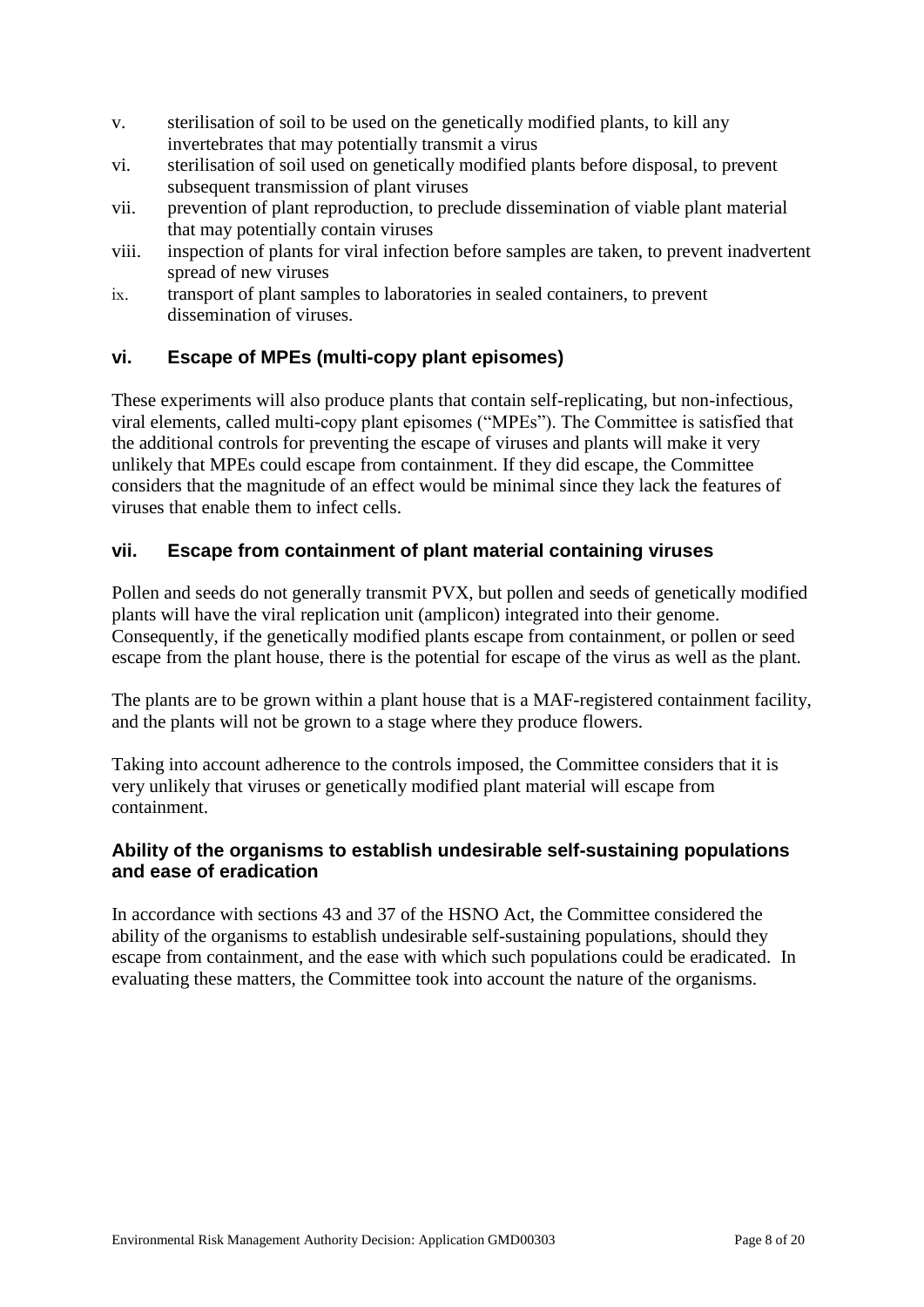The Committee notes that the laboratory strains of bacteria to be used in the research are unlikely to persist in the environment due to specific mutations and requirements for supplementary nutrients. The *E. coli* strains are derivatives of *E. coli* strain K12, which is known to be unable to establish a self-sustaining population outside of laboratory culture. The *Agrobacterium tumefaciens* strain is a disarmed laboratory strain that does not produce plant tumors. *A. tumefaciens* and the various *E. coli* strains have been used in many laboratories for many years with no adverse effects. Furthermore, *E. coli* and *A. tumefaciens* occur naturally in the environment, so that the laboratory strains are likely to be at a selective disadvantage. Although there is some uncertainty (clause 30) over whether the various *E. coli* strains and the laboratory strain of *A. tumefaciens* to be used in the research would be able to establish self-sustaining populations, the Committee considers it is very unlikely that bacterial cultures will escape from containment, or infect other plants, given the controls it has imposed.

In the event that viruses or genetically modified plants escape from containment, the magnitude of an adverse effect would depend upon the viability and pathogenicity of the virus, and whether the plants contain or produce viable viral particles and come into contact with plants susceptible to the virus. The Committee considered that there is uncertainty over whether viable genetically modified viruses would establish self-sustaining populations. Having identified, in terms of clause 30, a need for caution in the face these uncertainties, the Committee considered it prudent to assume that if viruses were to escape, that they could form self-sustaining populations.

PVX is usually transmitted by direct contact between plants so that the magnitude of an effect in this case may be minimal if no susceptible wild plants are infected. If, however, plants were infected, then the virus could establish a self-sustaining population. The Committee considered that in the event of a virus establishing outside of containment it might be very difficult to eradicate. Additional controls have, therefore, been imposed to minimise the likelihood of viruses or genetically modified plants escaping from containment.

Tobacco plants are not commercially grown near the HortResearch campus, so that plants that escaped from containment are likely to be detected and destroyed. However, tobacco is able to hybridise with related *Nicotiana* species, and these may be cultivated in gardens or be growing wild, so that there is the potential for cross-pollination if tobacco pollen escaped. The Committee notes, however, that tobacco is generally self-fertilising, and plants will not be permitted to flower, so that it is very unlikely that viable genetic material from modified tobacco plants will escape and establish a self-sustaining population. The Committee considers the additional control requiring the area surrounding the plant house to be kept clear of any *Nicotiana* plants during the experiments further reduces the likelihood that the experimental plants could cross-pollinate *Nicotiana* species.

# **Assessment of the significant risks and costs of the organism**

The risks and costs assessed were those identified as potentially significant, having regard for those matters set out in clauses 9 and 10 of the Methodology. Risks were considered in terms of the requirements of clause 12 of the Methodology, including especially the assessment of consequences and probabilities, the impact of uncertainty and the impact of risk management. Costs were considered in terms of clause 13 of the Methodology.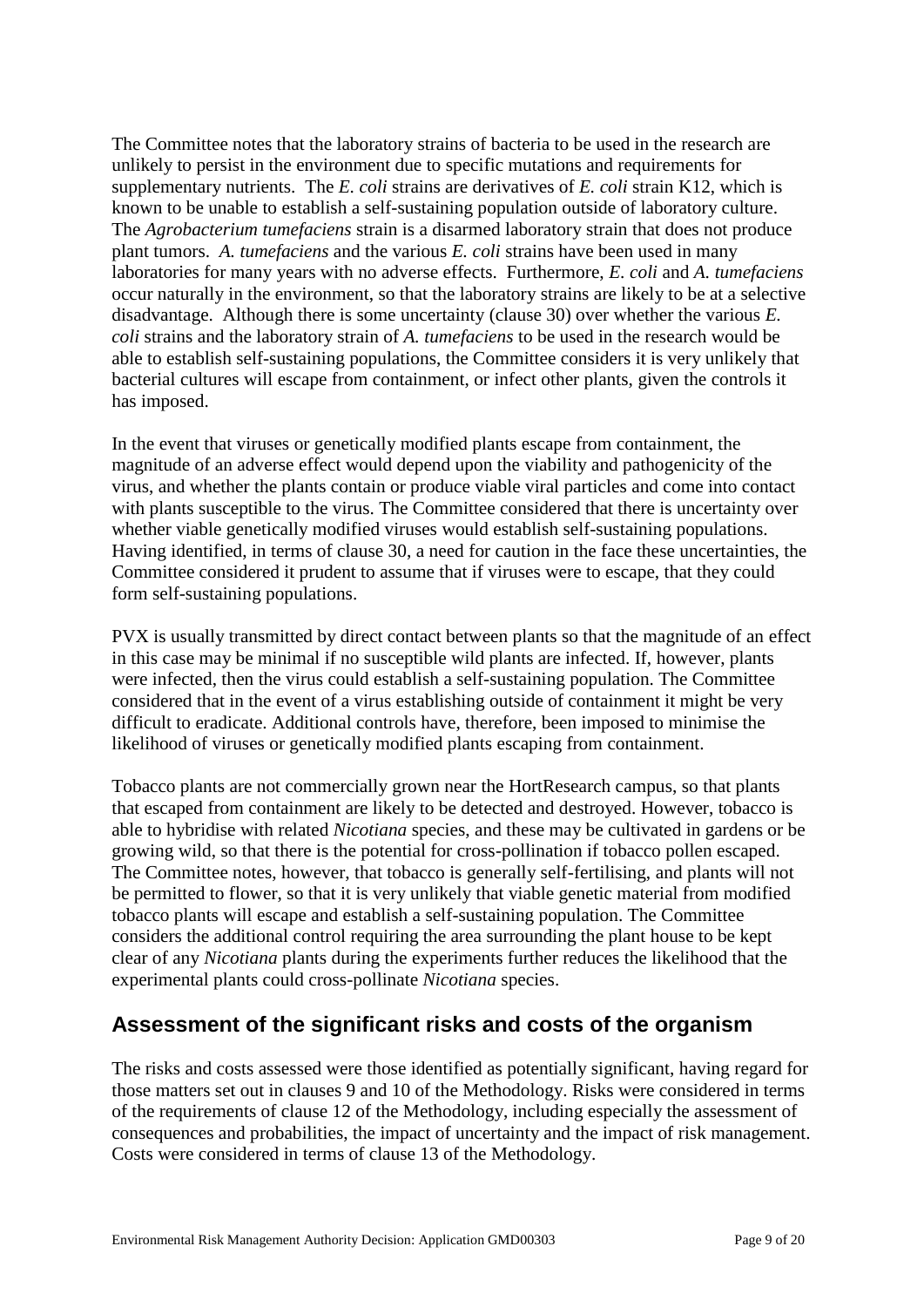The evidence available was largely scientific in nature and was considered in terms of clause 25 of the Methodology. This evidence comprised principally that provided by the applicant, additional evidence set out in the E & R report prepared by ERMA New Zealand, and in the expert review by Dr Gibbs

#### **Risks to the environment**

If genetically modified plant viruses, or bacterial cultures or plant material containing viruses, should an escape from containment, there is a risk of adverse effects to the health of native and other valued plant species. This risk is that escaped genetically modified PVX viruses, or of a new virus that is the result of recombination, could be pathogenic, causing plant disease  $clause 12(a)$ ).

The Committee notes there is uncertainty about the potential adverse effects of the escape of bacterial cultures containing the viruses, and the need for a cautious approach to the managing these risks (clause 30). There is uncertainty as to whether the strains of *E. coli* and *A. tumefaciens* hosting the genetically modified viruses developed by the research, would survive and form self-sustaining populations (clause 12(b)), should they escape from containment. In terms of clauses 12(b), 12(c) and 12(e), the Committee notes that the laboratory strains of bacteria to be used in the research are unlikely to persist in the environment due to specific mutations and requirements for supplementary nutrients. The *E. coli* strains are derivatives of *E. coli* strain K12, which is known to be unable to establish a self-sustaining population outside of laboratory culture. The *Agrobacterium tumefaciens* strain is a disarmed laboratory strain that does not produce plant tumors. *A. tumefaciens* and the various *E. coli* strains have been used in many laboratories for many years with no adverse effects. Furthermore, *E. coli* and *A. tumefaciens* occur naturally in the environment, so that the laboratory strains are likely to be at a selective disadvantage. The Committee considers it is very unlikely that bacterial cultures will escape from containment, or infect other plants, given the controls it has imposed (in accordance with clause 12(d)).

In considering the nature of the adverse effects (clause  $12(a)$ ), the Committee notes, that there is uncertainty over whether the presence of the TYDV replicase genes will affect PVX pathogenicity and viability (clause 12(b) and 12(c)). There is also uncertainty over whether the presence of MPEs will lead to adverse effects (clauses 12(a), 12(b) and 12(c)). The Committee notes that information on these issues can only be obtained by experiments of the type proposed here, but that in view of present uncertainties a cautious approach was required to managing these risks (clause 30). While data provided by the applicant indicated that the genetically modified virus is less pathogenic, the Committee notes that adverse effects on plant health can still result. The magnitude of any adverse effects, should the modified PVX virus escape, will depend upon the plant species infected and the viability and pathogenicity of the virus (clauses  $12(b)$ ,  $12(c)$  and  $12(e)$ ).

The Committee considered two main scenarios. The first was escape of the PVX vector. In the event that recombination leads to the loss of the foreign genetic material in the viruses then viruses similar to wild-type PVX may result. In terms of clause 12(b) and 12(c), while PVX is likely to be already present in the New Zealand environment, the Committee recognises that different viral strains may result in different pathogenicity, and it is unknown whether the PVX strain to be used is present in the New Zealand environment (clause 12(e)). Consequently, there may be differences in pathogenicity if the PVX vector escapes and infects plants outside of containment.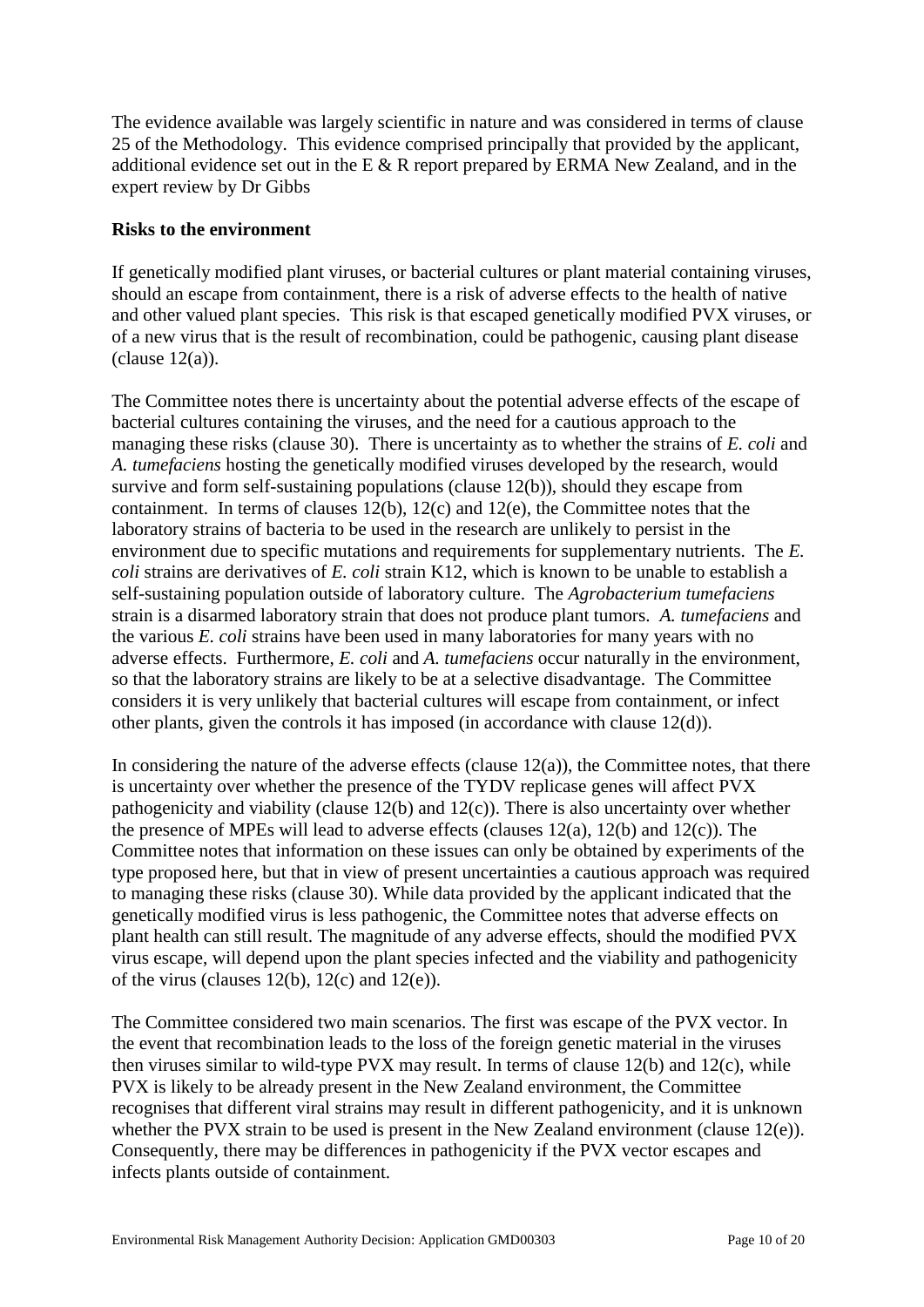The second scenario involves the escape of a new virus that is the result of recombination. There is uncertainty over the likelihood and consequence (clauses 12(b), 12(c) and 12(e)) of new viruses being formed by recombination. In the worst case, where a range of plant species are infected with a very virulent virus, the consequences could be widespread, irreversible and lead to decline or loss of native species (clause (12a)). At the other extreme, a recombinant virus may not be viable.

Should the genetically modified PVX virus, or a new virus resulting from recombination, escape, it could infect some native or other valued plant species and cause plant disease (clause 12(a)). However, there is uncertainty over host range, since not all plants have been tested with PVX, and the nature of any recombinant viruses that may be generated cannot be predicted (clause 12(e)).

In consideration of these issues, the Committee recognises that it is essential that the likelihood of escape be reduced to a very low level by use of careful experimental procedures and diligent application of the controls (clause 12(d)).

The Committee acknowledges the uncertainty in predicting the likelihood and magnitude (clauses 12(c) and 12(e)) of effects related to the development of new viruses by recombination. However, based on advice from the experienced plant virologist involved in the assessment of this application, the Committee considered that the uncertainties and risks would be minimised by the inclusion of the set of additional controls imposed by this decision (clause 12(d)).

#### **Economic risks**

The Committee considered the economic risks of the development of these genetically modified organisms in containment, in accordance with the Methodology clauses 9(b)(i) and (ii), and  $9(c)$ (iii) and (v).

The Committee notes that, based on advice from the external virologist, new viruses do not appear to commonly result from natural plant viral infections. In terms of clauses 12(a), (b) and (c), the Committee notes however, that Dr Gibbs, in his expert review, stated that "*There is a very small but significant chance that the experiments described on the application will create a novel plant pathogen that could cause a new plant disease and so have adverse effects on crops or wild populations*"*.* The controls (clause 12 (d)) imposed by the Committee are directed at preventing escape from containment of organisms developed by the research described in the application. Because of these controls, the Committee considers it very unlikely that any adverse economic effects would result from approval of the application (clause (12a)).

#### **Costs**

A "cost" is defined in clause 2 of the Methodology Order as "the value of a particular adverse effect expressed in monetary or non-monetary terms".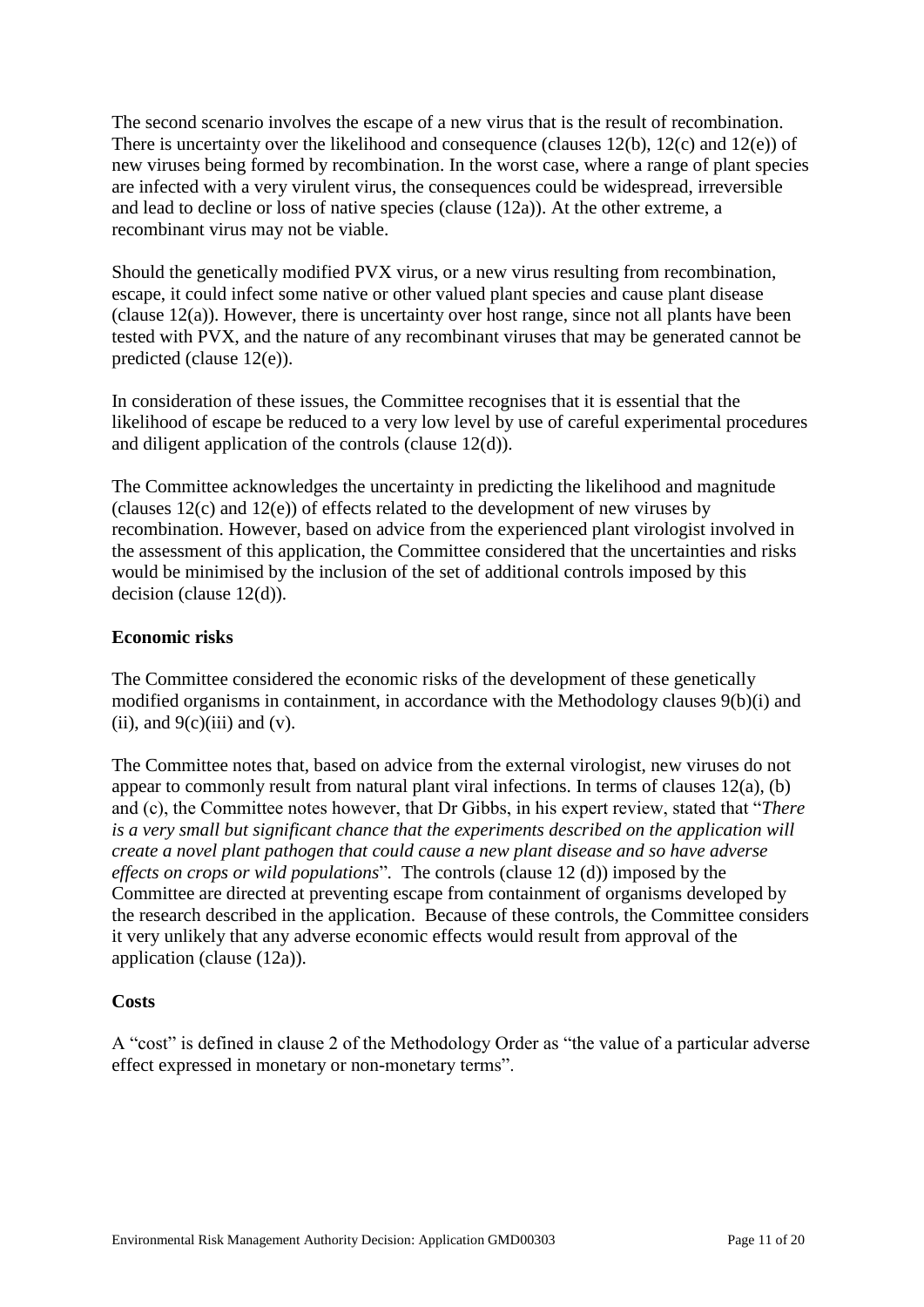The adverse effects on both the environment and the economy will, if they eventuate, have associated monetary and non-monetary costs, which are potentially major (clause 13(a)). In the unlikely event of escape of new pathogenic microorganisms or plants developed as a result of the research, there is uncertainty (clauses 12(e), 25(1), and 29) in terms of clause 13(b), about the magnitude of costs, which would depend on the species involved, and their future uses and values. This uncertainty, which has not been quantified, has been taken in to account by the Committee in the controls it has imposed, in accordance with clause 30. The costs are unlikely to be restricted over time, space or to particular groups in the community  $clause 13(c)$ ).

## **Assessment of benefits (beneficial effects)**

A "benefit" is defined in clause 2 of the Methodology Order as "the value of a particular positive effect expressed in monetary or non-monetary terms". Benefits that may arise from any of the matters set out in clauses 9 and 10 of the Methodology were considered in terms of clause 13.

In terms of clause 13(a), the Committee considers that the primary benefits to New Zealand associated with this application are the monetary and non-monetary benefits accruing from an increase in scientific knowledge about the control and function of TYDV plant virus replicase. Potential indirect non-monetary benefits to the applicant and New Zealand are those associated with maintaining New Zealand's standing in international science. A successful outcome to the research might increase the applicant's ability to attract research funding.

The applicant considers that the research described in the application will have long-term benefits to the New Zealand economy through providing a more detailed understanding of the TYDV replicase function, which will lead to future developments of efficient and precise vectors for plant gene expression (clause 13(a)). The Committee recognises that the research could lead eventually to development of new plant expression systems in economically important crops. However, given the speculative nature of the postulated economic benefits (clause 13(b)), the Committee has not evaluated them further.

These benefits are unlikely to be restricted over time, space, or to particular groups in the community (clause 13(c)).

## **Establishment of the approach to risk in the light of risk characteristics**

The Committee considered the characteristics of risks posed by the application in terms of clause 33 of the Methodology. In the case of the present application, the relevance of clause 33 is much reduced because the application is "in containment" and it has already been concluded that the containment provisions and other controls will reduce most biological and physical risks to a low level. Given the controls that the Committee has imposed, escape of the organisms is very unlikely. The Committee notes that, in the very unlikely event that organisms did escape,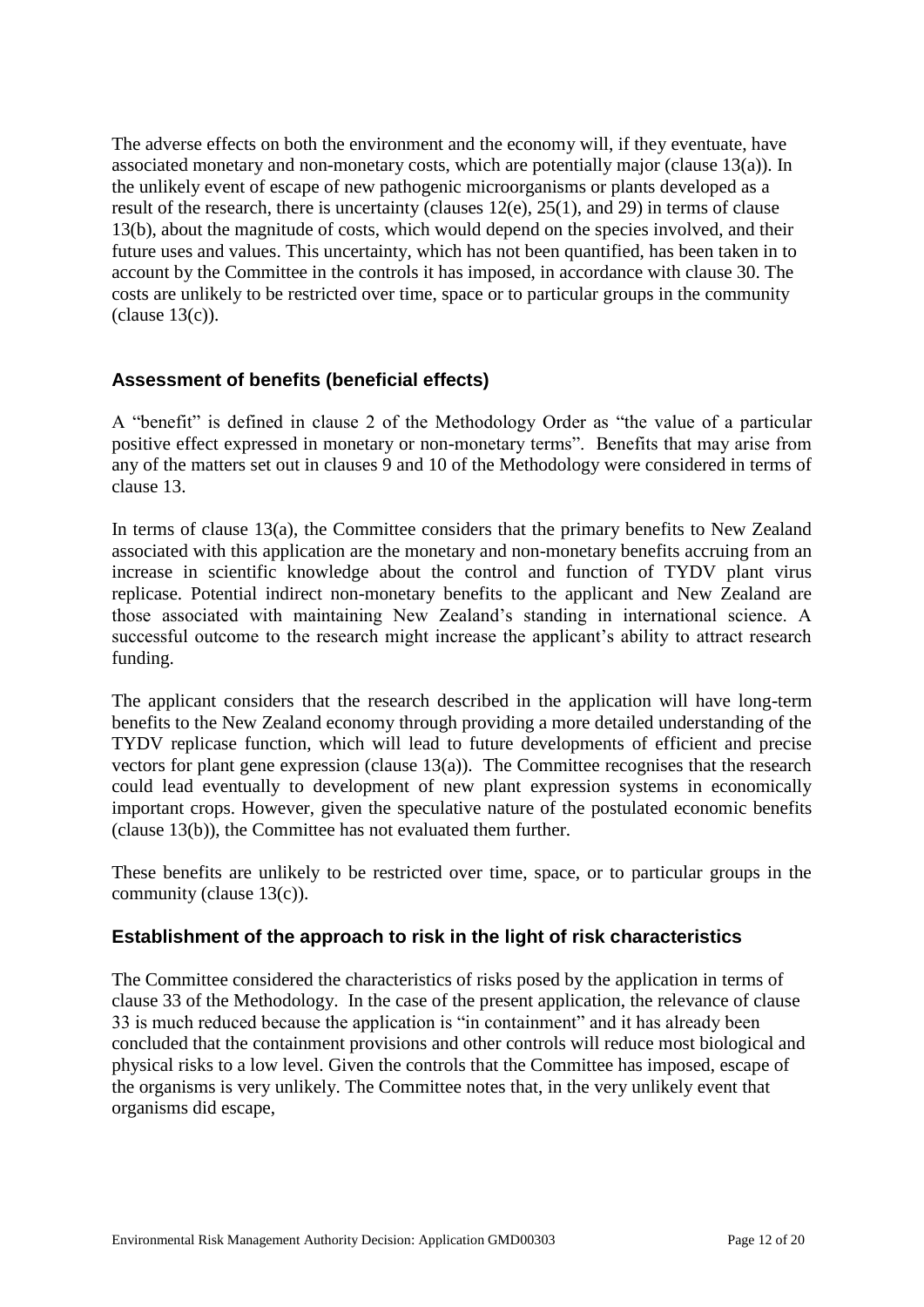- Exposure to the risks would be involuntary (clause  $33(a)$ );
- it is likely that the risks will persist over time (clause  $33(b)$ );
- it is likely that the risks would be subject to uncontrollable spread and extend beyond the immediate location of the incidence (clause 33(c));
- escape of plant material containing viruses would be potentially reversible through application of herbicides to the escaped plants, once they are located, but the escape of viruses is likely to be irreversible (clause 33(d));
- the general public has a poor understanding and little direct experience of the potential adverse effects of newly developed plant viruses (clause 33(e)).

Because the risks that would result from the escape of the genetically modified PVX virus, or a new virus resulting from recombination, are likely to persist over time and be subject to uncontrollable spread, the Committee has taken a cautious approach to these risks (clause 30), which is reflected in the controls it has imposed.

## **Overall Evaluation of Risks, Costs and Benefits**

The overall evaluation of risks, costs and benefits set out below was carried out having regard to Clauses 22 and 34 of the Methodology and in accordance with the tests in clause 27 of the Methodology and section 45 of the Act.

The Committee concludes that the risks to native and valued flora and fauna, human health and the economy can be considered together (clause 34).

The Committee considers that the escape from containment of viruses used in or developed by this application, although very unlikely, could have effects of a magnitude that are potentially major, and therefore the overall risk was not negligible. The decision therefore, is made in accordance with clause 27 of the Methodology.

It is evident that there are no common units of measurement for combining groups of risks, costs and benefits, so clause 34(a) cannot apply. Instead, as set out in clause 34(b), the Committee identified the dominant risks.

These risks (and the costs arising) are:

- 1. Risks to native and other valued flora and fauna from escape of the genetically modified PVX virus, or a new virus resulting from recombination, leading to exposure to new plant disease; and
- 2. Economic risks to commercial crops or wild populations of plants from exposure to new plant viral disease.

The benefit that contributed most to the overall balance, in the Committee's judgement, was that of an increase in scientific knowledge, coupled with the economic and other potential benefits that may be generated by the new knowledge.

The Committee, having considered the characteristics of the risks (clause 33), concludes that, given the controls it has imposed on the application, the benefits of the application outweigh the risks (and costs arising) associated with the application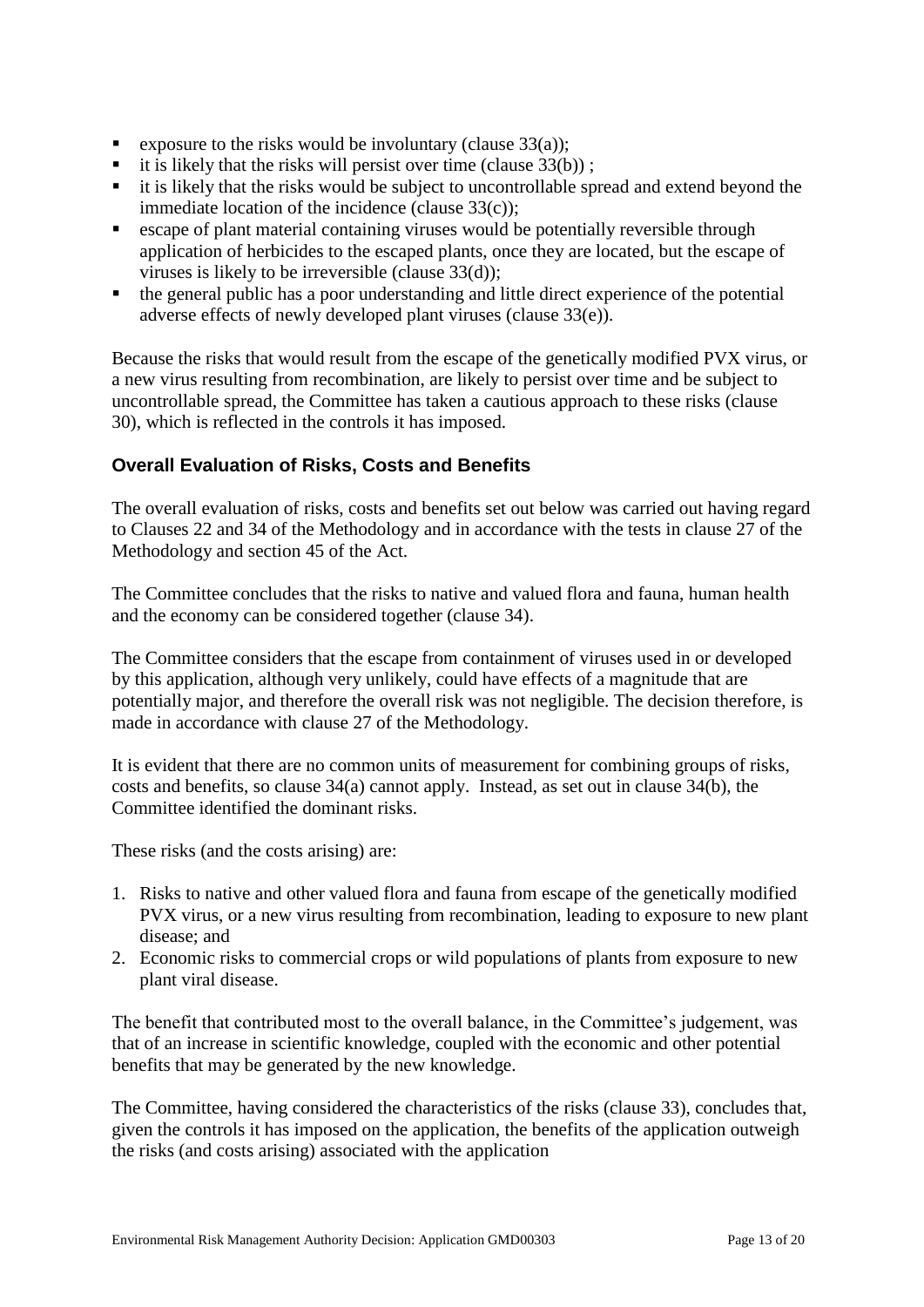# **Decision**

- 1. Pursuant to section 45(1)(a)(i) of the Act, the Committee is satisfied that this application is for one of the purposes specified in section  $39(1)$  of the Act, being section  $39(1)(a)$ : The development of any genetically modified organism.
- 2. Having considered all the possible effects of the organisms detailed in Annex 1 in accordance with sections  $45(1)(a)(ii)$  and (iii) of the Act and pursuant to clause 27 of the Methodology, and based on consideration and analysis of the information provided and taking into account the application of risk management controls specified in this decision, the view of the Committee is that the risks (or costs) of adverse effects associated with the development in containment of the organisms are outweighed by the benefits of conducting the research.
- 3. The Committee is satisfied that the proposed containment regime together with the additional controls imposed will adequately contain the organism as required by section  $45(1)(a)(iii)$  of the Act
- 4. In accordance with clause 36(2)(b) of the Methodology, the Committee records that, in reaching this conclusion, it has applied the balancing tests in section 45 of the Act and clause 27 of the Methodology and has relied in particular on the following criteria in the Act:
	- Section  $5(a)$ . The safeguarding of the life-supporting capacity of air, water, soil, and ecosystems.
	- Section 5(b). The maintenance and enhancement of the capacity of people and communities to provide for their own economic, social, and cultural well-being and for the reasonably foreseeable needs of future generations.
	- Section  $6(a)$ . The sustainability of all native and valued introduced flora and fauna.
- 5. The Committee has also applied the following criteria in the Methodology:
	- clause 9 equivalent of sections 5, 6 and 8;
	- clause 10 equivalent of sections 36 and 37;
	- E clause  $12$  evaluation of assessment of risks:
	- clause  $13$  evaluation of assessment of costs and benefits:
	- clause  $21$  the decision accords with the requirements of the Act and regulations;
	- clause  $22$  the evaluation of risks, costs and benefits relevant considerations;
	- clause  $24$  the use of recognised risk identification, assessment, evaluation and management techniques;
	- clause  $25$  the evaluation of risks;
	- Exercise 27 risks and costs are outweighed by benefits;
	- clause  $33 -$  risk characteristics; and
	- E clause  $34$  the aggregation and comparison of risks, costs and benefits.
- 6. The application for development in containment of the organisms detailed in Annex 1 to this decision is thus **approved**, with controls, as follows: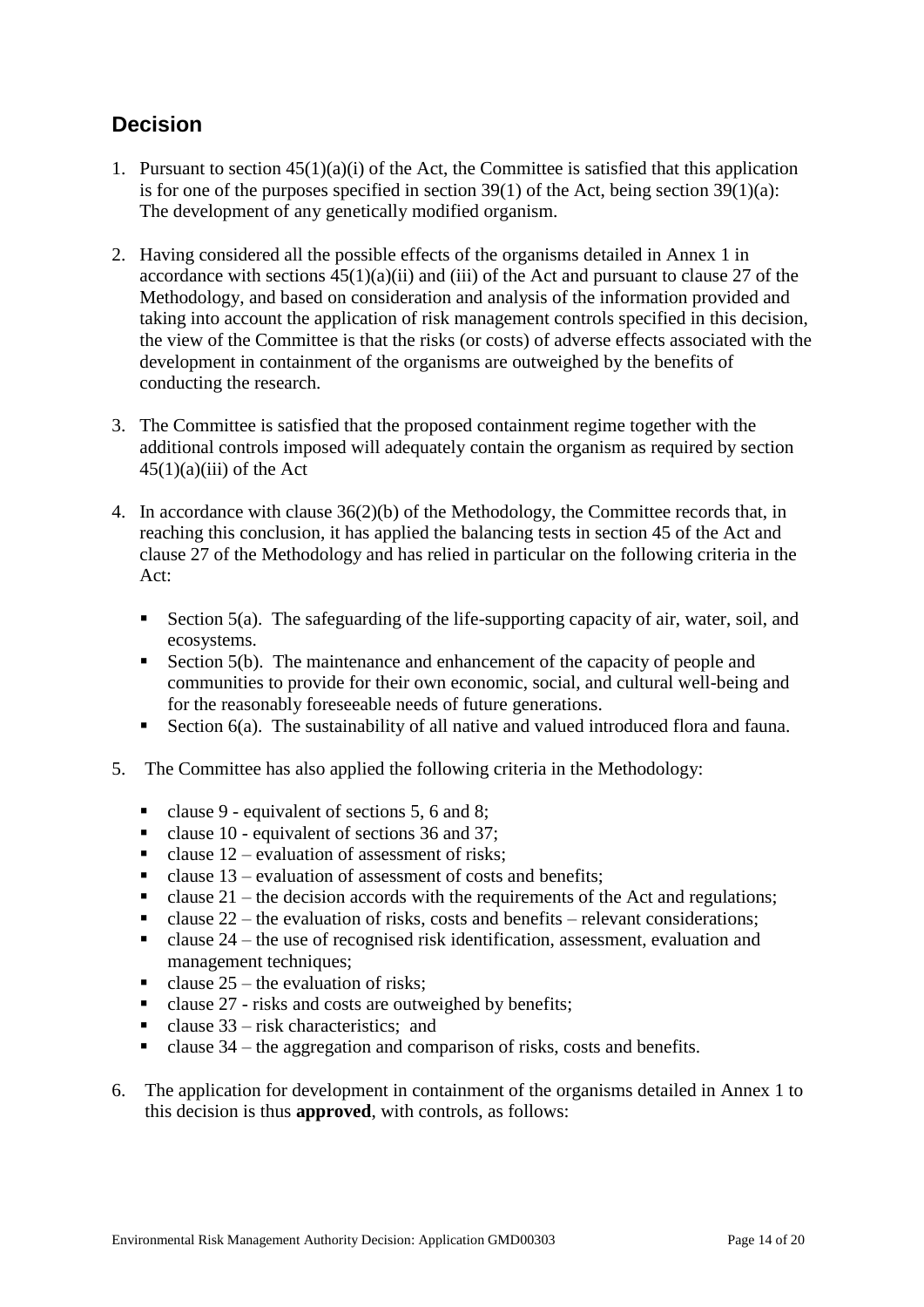# **Containment Controls**

In order to provide for the matters detailed in Part I of the Third Schedule to the Act, Containment Controls for Development and Field Testing of Genetically Modified Organisms, the approved organisms are subject to the following controls:

#### **1. To limit the likelihood of any accidental release of any organism or any viable genetic material<sup>1</sup> :**

1.1 The containment facilities shall be approved by Ministry of Agriculture and Forestry (MAF) in accordance with the MAF Biosecurity Authority/ERMA New Zealand Standards  $154.03.02^2$  or  $154.04.09^2$ , and the controls of the Authority.

#### **DNA manipulations and cloning using** *Escherichia coli*

- 1.2 The construction and operation of the containment facility shall be in accordance with the:
	- a) MAF Biosecurity Authority/ERMA New Zealand Standard  $154.03.02^2$ : *Containment Facilities for Microorganisms*
	- b) Australian/New Zealand Standard AS/NZS 2243.3:1995<sup>2</sup> Safety in Laboratories: Part 3: (*Microbiology*), Physical Containment Level PC1.

#### **DNA manipulations and cloning using** *Agrobacterium tumefaciens, and Nicotiana tabacum* **transformations and maintenance of plant tissue in plant growth rooms (infection of plant tissue with a pathogenic viral vector)**

- 1.3 The construction and operation of the containment facility shall be in accordance with the:
	- a) MAF Biosecurity Authority/ERMA New Zealand Standard  $154.03.02^2$ : *Containment Facilities for Microorganisms*
	- b) Australian/New Zealand Standard AS/NZS 2243.3:1995<sup>2</sup> Safety in Laboratories: Part 3: (*Microbiology*), Physical Containment Level PC2.

#### **Additional controls to PC2 laboratory:**

1

- 1.4 On establishment of root or shoot growth in tissue culture the transformed plants shall be transferred in sterile plastic sealed containers to PC2 plant house containment (with the additional controls as described below).
- 1.5 All tissue culture products shall be autoclaved before being disposed of.

#### **Maintenance of whole plants in plant house (greenhouse)**

1.6 The construction and operation of the containment facility shall be in accordance with the:

 $<sup>1</sup>$  Viable Material is biological material that can be resuscitated to grow into tissues or organisms. It can be defined to mean biological</sup> material capable of growth even though resuscitation procedures may be required, e.g. when organisms or parts thereof are sublethally damaged by being frozen, dried, heated, or affected by chemical.

<sup>&</sup>lt;sup>2</sup> Any reference to this standard in these controls refers to any subsequent version approved or endorsed by ERMA New Zealand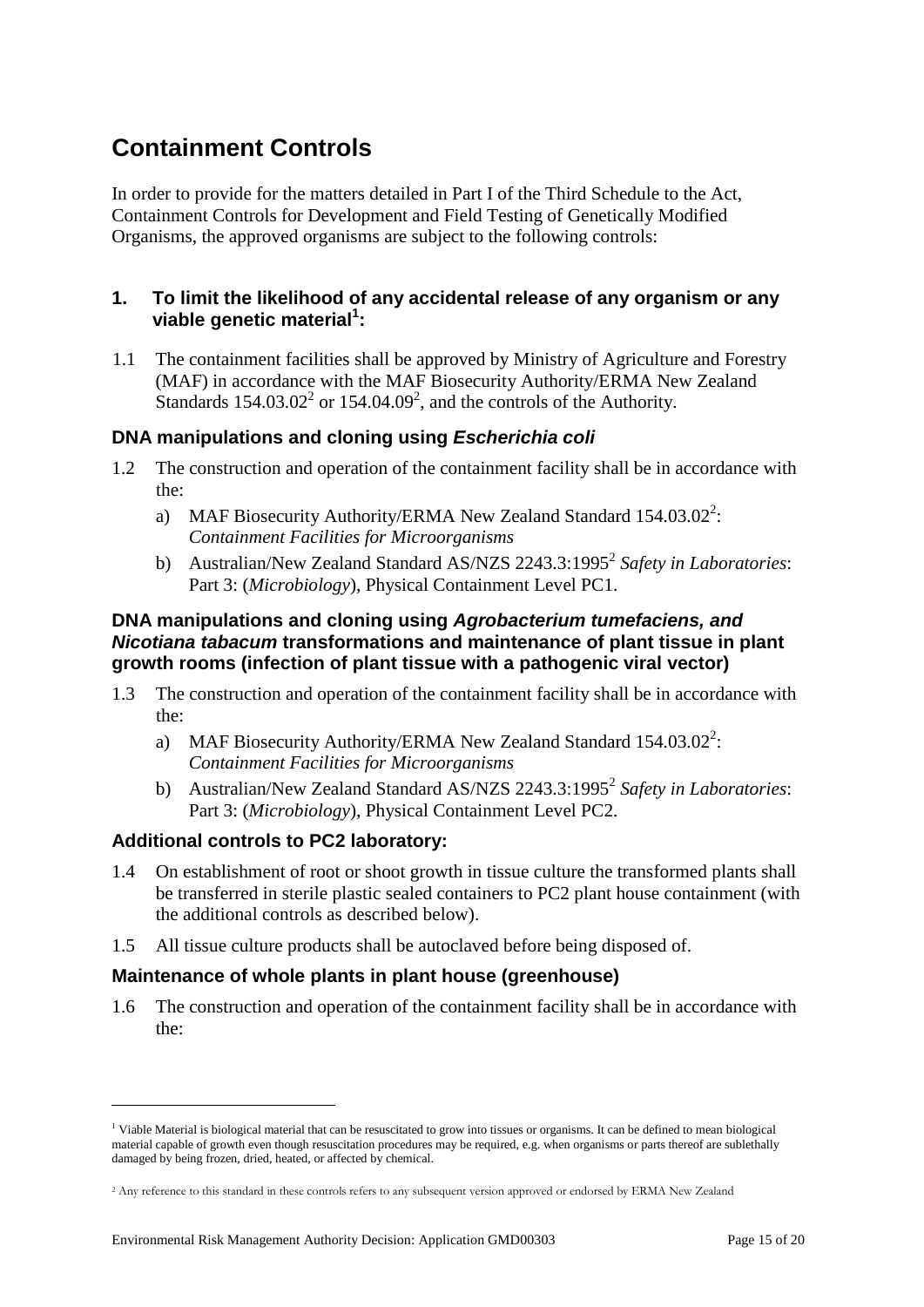- a) MAF Biosecurity Authority/ERMA New Zealand Standard  $155.04.09^2$ : Containment Facilities for New Organisms (including genetically modified organisms) of Plant Species
- b) Australian/New Zealand Standard AS/NZS 2243.3:1995<sup>2</sup> Safety in Laboratories: Part 3: (*Microbiology*), Plant House Level PC2.

# **Additional controls to PC2 plant house<sup>3</sup> :**

- 1.7 The genetically modified plants shall not be in the same plant house as other plants.
- 1.8 No other experiments with plant viruses shall be carried out in the plant house used for this experiment.
- 1.9 Plants containing different viral vectors shall be kept in different plant houses.
- 1.10 The plant house shall be made insect free by fumigation prior to introduction of the plants, and by sealing any gaps in the plant house.
- 1.11 Plants shall be grown in sterilised soil, and the soil re-sterilised prior to disposal or reuse.
- 1.12 A washbasin shall be located within the anteroom or in the plant house close to the entry. Where a laboratory is directly connected to the plant house, the basin may be in the laboratory.
- 1.13 Personnel shall decontaminate their hands by washing with soap and warm water in the wash-basin provided on entering and leaving the plant house. When entering, personnel shall put on overshoes, covering clothes (e.g. lab coat) and a hat in the anteroom. These garments shall be removed on leaving the plant house and kept in the anteroom (or laboratory) between uses and shall only be used in this specific plant house. Garments shall be laundered at least every two weeks, with overshoes and disposable hats autoclaved and disposed of after use. Clothing shall be stored and laundered in a manner that prevents contact with clothing used in other plant houses.
- 1.14 Contact of general plant house equipment, such as hoses, with plants containing viruses shall be avoided to prevent transmission of viruses to other plants. Equipment that comes into contact with plants that contain the viruses shall be sterilised or disinfected before being used in other plant houses or on other plants.
- 1.15 The plants shall be monitored at least weekly to check for the development of any flowers.
- 1.16 Prior to the development of any flower structures the plants shall be destroyed by autoclave or incineration.
- 1.17 Samples taken for DNA and protein analysis shall be transported in sealed containers to a PC2 laboratory.

## **2. To exclude unauthorised people from the facility**

2.1 The identification of entrances, numbers of and access to entrances, and security requirements for the entrances and the facility shall be in compliance with the requirements of the standards listed in controls 1.2, 1.3 and 1.6.

<u>.</u>

<sup>&</sup>lt;sup>3</sup> For the purpose of these additional controls to the PC2 planthouse, the term planthouse may refer to an entire planthouse facility, and may also refer to separate rooms within such a facility, providing that these rooms are each fully enclosed so as to effectively contain the organisms, that laboratory coats and any other protective equipment stays in that room (except when securely removed for washing), and that personnel wash their hands after each period of work in any room.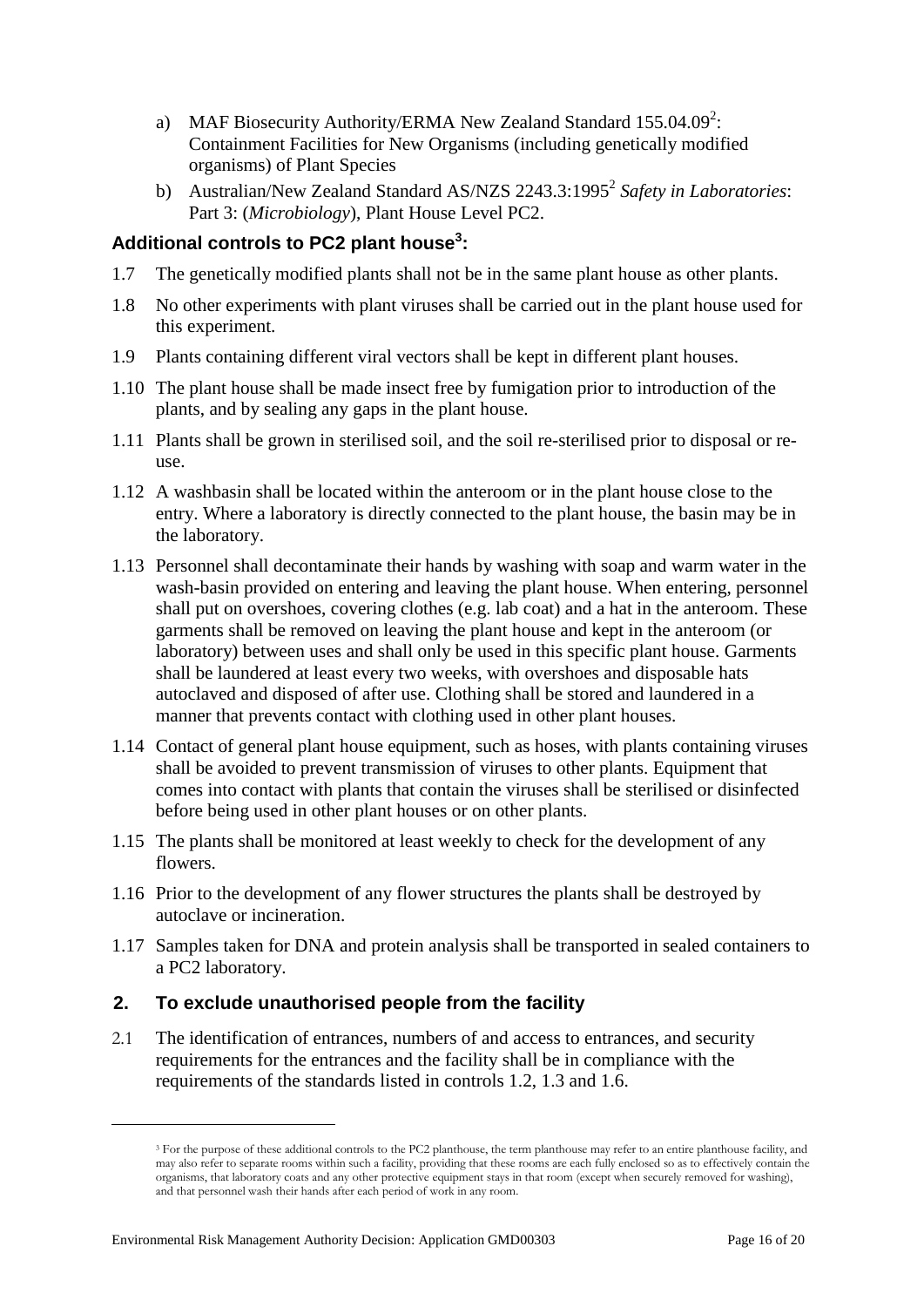#### **3. To exclude other organisms from the facility and to control undesirable and unwanted organisms within the facility**

3.1 The exclusion of other organisms from the facility and the control of undesirable and unwanted organisms within the facility shall be in compliance with the standards listed in controls 1.2, 1.3 and 1.6, and the additional controls 1.7 to 1.14.

#### **Additional control:**

3.2 No insects that are used in the biological control of plant house insect pests shall be introduced into the plant house facility used for the containment of genetically modified tobacco plants.

#### **4. To prevent unintended release of the organism by experimenters working with the organism**

4.1 The prevention of unintended release of the organism by experimenters working with the organism shall be in compliance with the standards listed in controls 1.2, 1.3 and 1.6, and the additional controls 1.11 to 1.15.

#### **To control the effects of any accidental release or escape of an organism**

- 5.1 Control of the effects of any accidental release or escape of an organism shall be in compliance with the standards listed in controls 1.2, 1.3 and 1.6.
- 5.2 If a breach of containment occurs, the facility operator must ensure that the MAF Inspector responsible for supervision of the facility has received notification of the breach within 24 hours.
- 5.3 In the event of any breach of containment the contingency plan for the attempted retrieval or destruction of any viable material of the organisms that have escaped shall be implemented immediately. The contingency plan shall be included in the containment manual in accordance with MAF Biosecurity Authority/ERMA New Zealand Standards  $154.03.02^2$  and  $154.04.09^2$
- 5.4 Prior to any experiments commencing all *Nicotiana* plants shall be removed from the vicinity (at least 5 metres) outside of the plant house(s) in which the experiments are being carried out, and kept clear of these species during the experiments to create an exclusion zone. The monitoring of this zone for growth of *Nicotiana* species shall be carried out at least once every 2 weeks.

## **6. Inspection and monitoring requirements for containment facilities**

- 6.1 The inspection and monitoring requirements for containment facilities shall be in compliance with the standards listed in controls 1.2, 1.3 and 1.6.
- 6.2 The containment manuals shall be updated, as necessary, to address the implementation of the controls imposed by this approval, in accordance with MAF Biosecurity Authority/ERMA New Zealand Standard 154.03.02<sup>2</sup>: Containment Facilities for Microorganisms.

#### **Additional controls**:

6.3 An experienced plant virologist shall at all times maintain oversight of the experiments and assess the plants for viral symptoms. Any symptoms that differ from those expected for the PVX vector and the fate of those plants shall be recorded.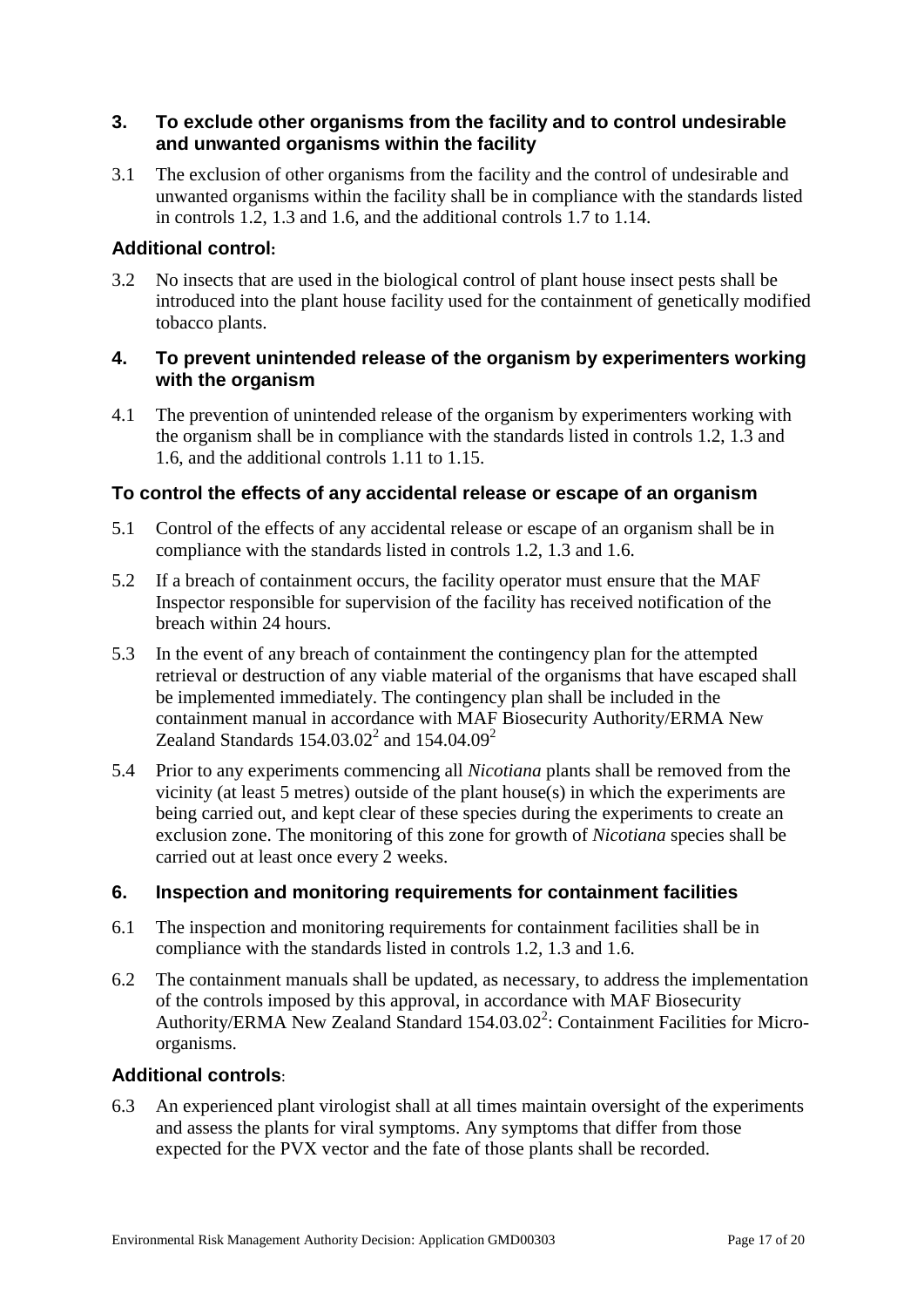6.4 The applicant shall carry out and record the results of DNA hybridisation experiments or other appropriate assessments to determine if novel viruses are generated. Where novel viruses are detected that do not meet the organism description or purpose of the application MAF and ERMA New Zealand should be notified immediately and all research involving the organism must cease. The organism can be held in storage for up to one year while a new approval is sought. If a new approval is not obtained within a year, the organism must be destroyed.

## **7. Qualifications required of the persons responsible for implementing those controls**

7.1 The training of personnel working in the facility shall be in compliance with the standards listed in controls 1.2, 1.3 and 1.6

## **Additional controls:**

- 7.2 An experienced virologist shall train all staff working with the organisms to ensure they are familiar with the principles of containment for plant viruses and the containment procedures of the facility.
- 7.4 The person(s) responsible for the particular research area and/or the person(s) responsible for the operation of the containment facilities shall ensure that all personnel who work with the Category C organisms to sign-off that they have received training from the experienced virologist on the principles of containment of viruses and of the containment procedures required by these controls.

Date: 11 July 2001

**Mrs Jill White, Chair** Genetically Modified Organisms Standing Committee of the Authority

Amendment: November 2006 Changes to controls:

- Addition of footnotes to the containment facility references and the Australian/New Zealand containment facility references to "future proof" the decision
- Standardise the wording of the breach of containment control
- Removal of the control regarding inspection of facilities by the Authority, its agent or enforcement officers

Date: 22 August 2007

Dr Kieran Elborough **Chair, GMO Standing Committee**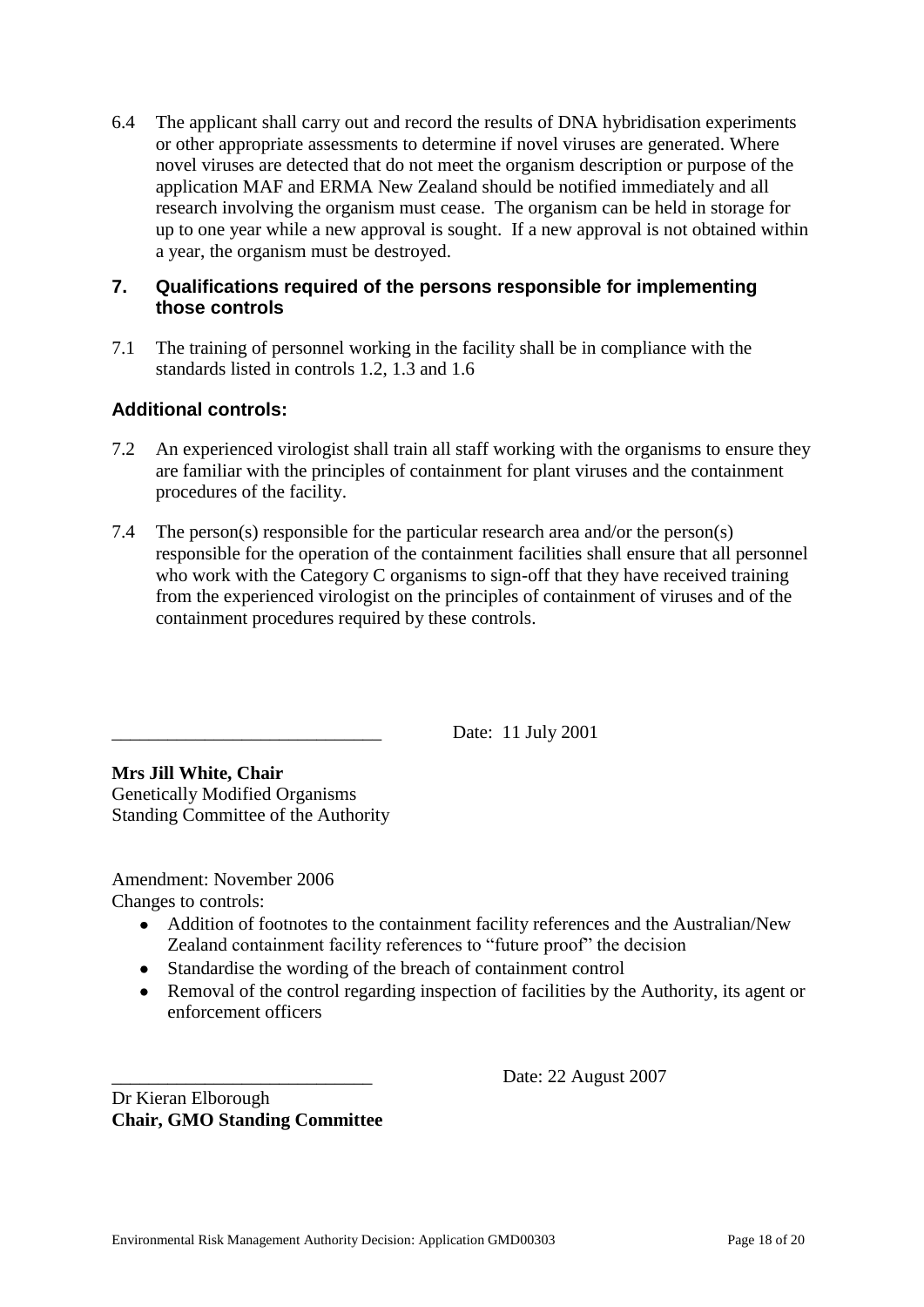#### **Amendment: August 2011**

Deletion of control 7.2 -The identity of the experienced virologist overseeing the research (and any subsequent changes) shall be recorded in the containment manual and notified to ERMA New Zealand and MAF.

Rewording of control 6.3 and 6.4 regarding testing for novel plant viruses and what to do in the event that something novel that falls outside the scope of the approval is detected.

Richard Woods **Chair, Decision Making Committee, Environmental Protection Authority** \_\_\_\_\_\_\_\_\_\_\_\_\_\_\_\_\_\_\_\_\_\_\_\_\_\_\_\_ 30 August 2011